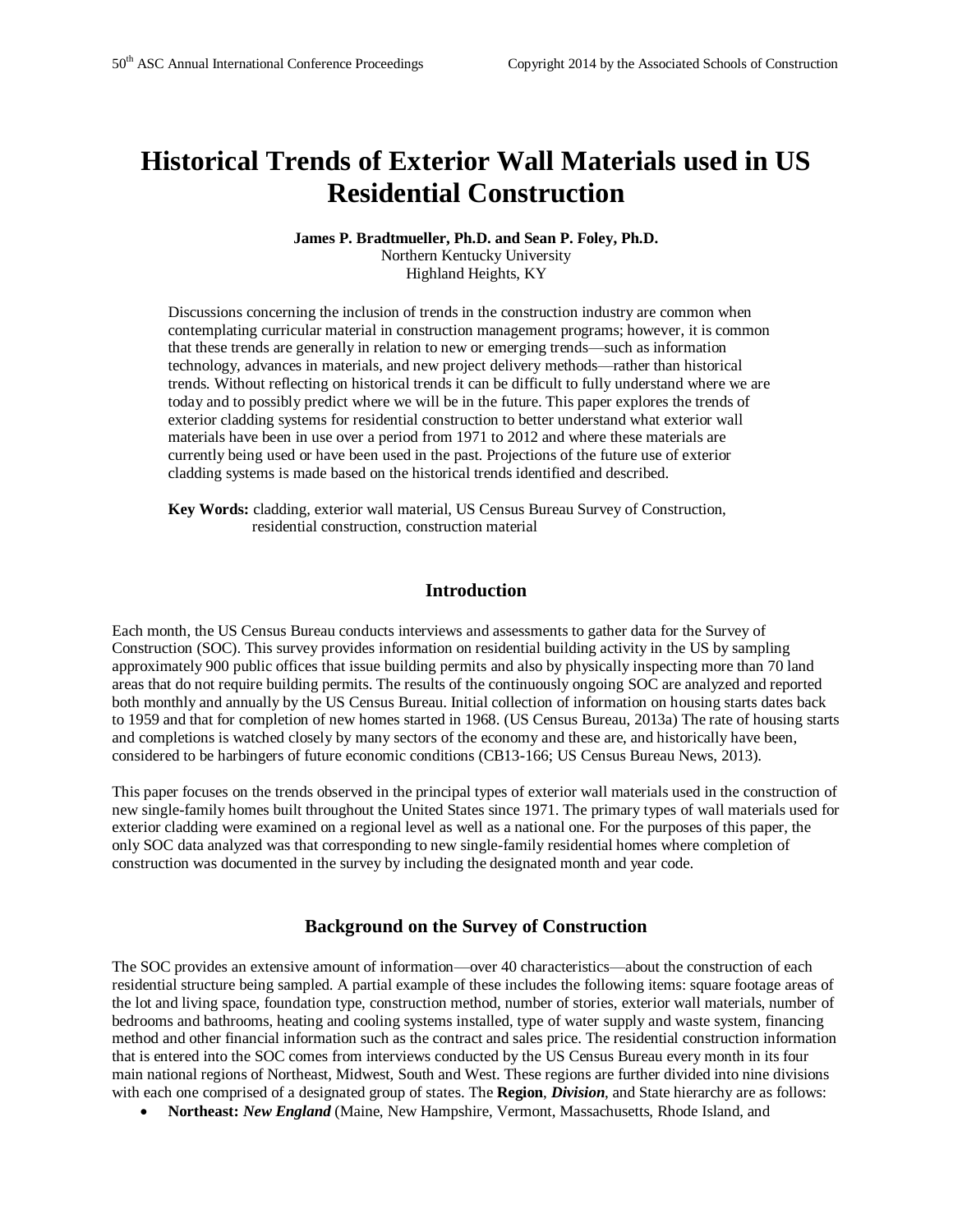Connecticut) and *Middle Atlantic* (New York, New Jersey, and Pennsylvania)

- **Midwest:** *East North Central* (Ohio, Indiana, Illinois, Michigan, and Wisconsin) and *West North Central* (Minnesota, Iowa, Missouri, North Dakota, South Dakota, Nebraska, and Kansas)
- **South:** *South Atlantic* (Delaware, Maryland, District of Columbia, Virginia, West Virginia, North Carolina, South Carolina, Georgia, and Florida), *East South Central* (Kentucky, Tennessee, Alabama, and Mississippi), and *West South Central* (Arkansas, Louisiana, Oklahoma, and Texas)
- **West:** *Mountain* (Montana, Idaho, Wyoming, Colorado, New Mexico, Arizona, Utah, and Nevada) and *Pacific* (Washington, Oregon, California, Alaska, and Hawaii)

In the 1975 Characteristics of New Housing Construction Report—Series C25-75-13 (US Census Bureau, 1976), the SOC was expanded to include the collection of information on multifamily structures. During the 1970s through 1980, approximately 3%, or 1 in 33 newly completed single-family homes were included in the survey's sample (US Census Bureau, 1981). Subsequently, the sampling rate was decreased to 1 in 40 new homes (C25-85-13; US Census Bureau, 1986; C25/99-A, US Census Bureau, 2000), but the same 840 areas requiring building permits were still being sampled. Currently, the overall national sampling rate is approximately 1 in 50 new houses, but there is considerable disparity among individual survey locations depending on the amount of residential construction activity. (US Census Bureau, 2013b). In the SOC, vinyl siding became its own category starting in 1992 and is no longer coded as *other* (US Census Bureau, 2013c). Additionally in 2000, aluminum siding was eliminated as its own category and was reassigned to be coded as *other*. A new identifier of *fiber cement* was included as a separate category and the corresponding SOC tables were modified beginning with the 2005 survey.

# *Study Objectives*

The objectives of this study include the following:

- 1. Investigate historical trends in the principal types of exterior wall materials that have been used for residential cladding in the United States from 1971 to 2012 based on the Survey of Construction (SOC).
- 2. Evaluate these trends on a national basis and for the four main US Census Bureau areas known as the Northeast, Midwest, South and West Regions.
- 3. For each US Census Bureau region, analyze the SOC data from 1999 to 2012 to determine the historical trends of residential cladding materials used in each of its divisions.

#### **Analysis**

As previously discussed, the US Census Bureau periodically publishes the Characteristics of New Housing Construction report that is co-authored by the U.S. Department of Commerce and the Department of Housing and Urban Development. Over time, the parameters of what is included in the SOC and subsequently reported are subject to change as products and practices evolve in the residential construction industry. In the case of primary exterior wall materials, aluminum siding is no longer reported separately because of its low percentages of usage. In contrast, vinyl and fiber cement became their own material categories as justified by their increased usage in new residential construction. Figures 1 and 2 provide historical usage trends of all exterior wall materials that were ever included in the SOC from 1971 to 2012 and these will be discussed in detail in the following section.

The US Census Bureau makes raw SOC microdata available to the public annually in the form of an Excel file containing all of the information from the individual surveys that were completed during that year. In this research, a portion of the SOC database was reconstructed for the time period from 1999 to 2012 and contains over 400,000 individual survey records that represent over 18 million newly constructed single-family homes. This database was used to conduct new and unique analyses of cladding usage for each division within each US Census Bureau region. In US Census Bureau publications, such as the 2012 Characteristics of New Housing (US Census Bureau, 2013c), the results are broken down by region, but none are reported by division. For each of these regions and its corresponding divisions, Figure 3 contains the most commonly used cladding materials installed from 1999 to 2012. All results are based only on SOC records of new single-family home construction in which the corresponding year of completion was determined and included in the database.

## **Results**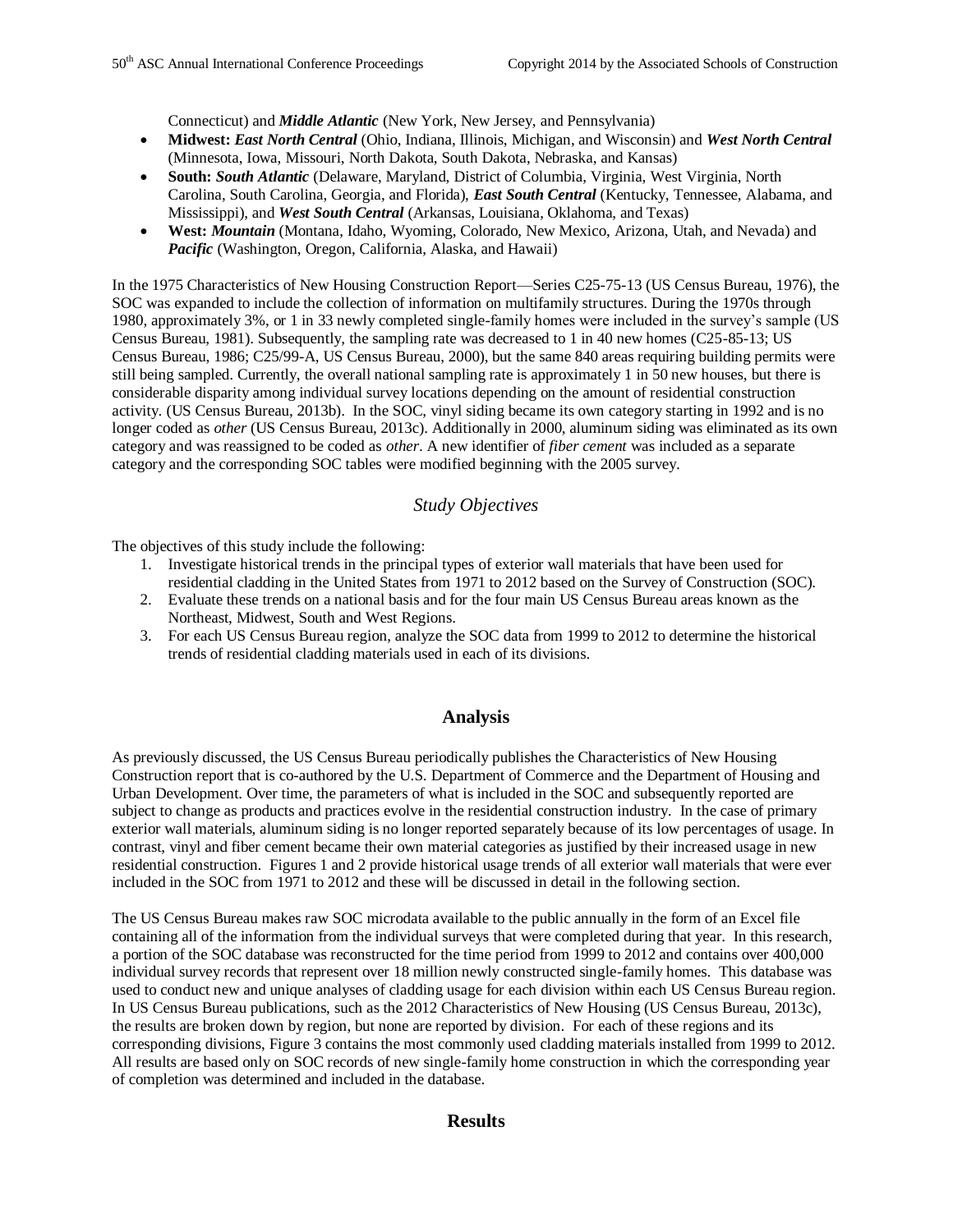## *US Census Bureau SOC Cladding Trends by Material, Region, and Division*

This study examines results from the US Census Bureau Survey of Construction concerning materials used to clad the exterior walls of new single-family homes built in the United States over the past four decades. Historical usage trends by material (brick, wood, stucco, and vinyl from 1971 to 2012) are presented in Figure 1. For the same time period, Figure 2 shows the trends of aluminum siding, fiber cement siding, and the other kinds of lesser-used cladding that were classified and grouped together within the *other* material type.

#### *Trends by Primary Exterior Wall Material*

*Brick.* Figure 1a presents the historical trends of the usage of brick as the primary exterior wall material in residential construction. Considering the entire US and the 1971 to 2012 time span, brick usage peaked in 1971where 38% of the newly completed homes were clad in it. Nationally, the usage of brick trended downward from 1971 until it reached a low of 17% in 1988 and 1989. Between 1991 and 2006, it stayed in the 19 to 21% range and it began an upward trend in 2004 that continues to its current rate of 24%. Brick is used most extensively in the South Region, where it went from a high of 65% in 1974 to a low of 30% in 1988 and 1989. From 1992 to 2012, its usage in this region has averaged about 38% with a near peak of 41% in 2011 and 2012. Among other regions, brick is well-suited for use in the South Region because it can withstand high wind loads, is an effective water barrier, guards against biological attack, can protect against fire damage, and does not promote combustion. In the Midwest region, usage dropped from a high of 29% in 1971 to a low of 11% in 1982 and has continued at relatively the same rate from 1975 to 2012 of between 11 and 16%. In 2012, the rate of usage was 12%. Usage of brick in the Northeast and West regions has remained moderately constant with slight downward trends for the entire time period studied. The Northeast varied between 2 and 10% with a mean of 3%, and the West was between 1 and 10% also with mean of 3%.

*Wood.* Figure 1b shows the usage trends of residential cladding made from wood and wood composites that was installed on new single-family homes completed from 1971 to 2012. In the US, the use of wood siding in new homes steadily increased from 28% in 1971 to 40% in 1981 and 1982. Since then, its usage has steadily decreased until becoming stable in 2003 at 8%, where afterwards it fluctuated between 7 and 9% until reaching a low of 6% in 2012. Among the regions, wood was initially used most extensively in the Midwest, where it increased from 39% in 1971 to a maximum of 67% in 1982. It then systematically decreased year-after-year to a low of 8% in 2004, recovered to 18% in 2008, and then dropped to 9% in 2012. The South Region utilized wood cladding less than the other regions, which is not surprising since it is the most susceptible to biological attack of the wood. It went from an initial low of 15% in 1974 to its highest usage of 38% in 1986 and 1988 and then it uniformly dropped to 4% in 2001 and subsequently has remained at an average 3.9%. Between 1971 and 1982, the use of wood siding in the West Region consistently rose from 28 to 49%, it subsequently decreased down to 11% by 2004, and then averaged 11.9 % including its low of 9% in 2012. Unlike all other regions, the use of wood siding in the Northeast Region peaked in 1972 at 58% and then trended downward to 9% in 2005 and averaged 9.7% thereafter. It is posited that the fall in usage of the wood cladding systems is due to the extensive use of engineered wood cladding such as high density fiberboard (hardboard), medium density fiberboard (MDF) and oriented strand board (OSB). A significant portion of these cladding materials subsequently failed due to a combination of manufacturing in some cases and improper installation in others that led to many lawsuits. The negative perception left by these lawsuits, either justifiable or not, has had a profound effect on the use of wood cladding and the wood industry in general. (Wall Street Journal, 1996 and 2000)

*Stucco.* Figure 1c contains the percentages of completed single-family homes built with exterior walls covered with stucco. This category includes traditional stucco made of lime, sand, and water, contemporary stucco where the lime has been replaced by Portland cement, and synthetic stucco such as exterior insulation and finish systems (EIFS). Nationally, the use of stucco generally shows a slow upward trend over the entire time period studied. The lowest usage of 8% occurred in 1982, the peak of 23% was in 2007, and most recently in 2012 the US usage was 19%. Figure 1c clearly shows that stucco is primarily used in the West Region, where the minimum annual usage of 32% was in 1982, followed by the peak usage of 65% in 2004, and then ending at 51% in 2012. The use of stucco for new home construction in the Northeast and Midwest Regions was very minimal and when used at all was typically no more than 1 to 3%. Years where usage of stucco was not included indicate that the amount contained within in the survey was too small to accurately report. The use of Stucco in the South Region has been slowly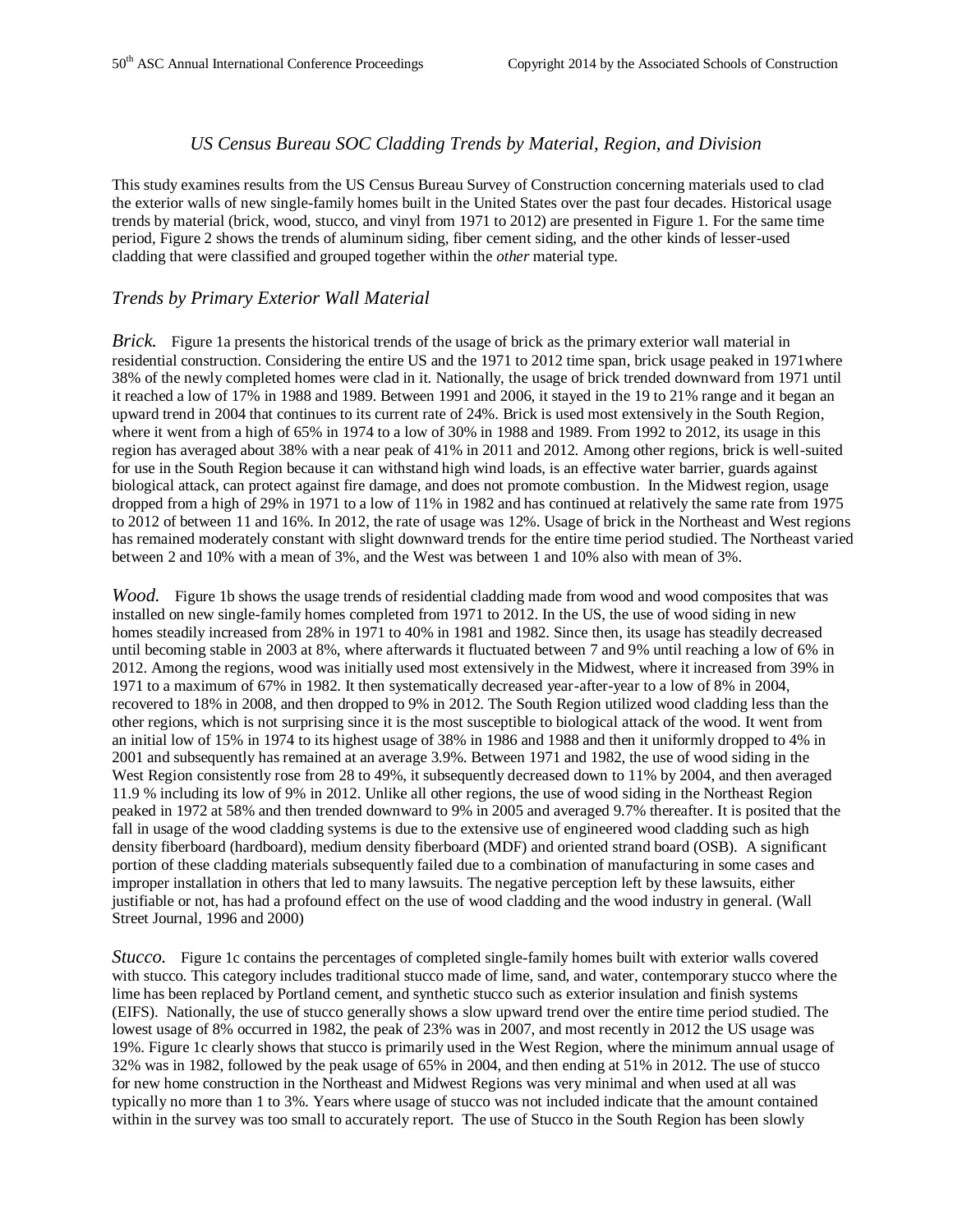

increasing with highs of 18% in 2007 and 16% in 2012.

Figure 1. Historical trends in cladding of single-family residential construction: (a) brick, (b) wood, (c) stucco, and (d) vinyl

*Vinyl.* The usage of vinyl in new home construction was included into the SOC in 1992 as indicated in Figure 1d. Prior to this time, vinyl was coded as being in the *other* category, but, in hindsight, it should have been made into a separate category around 1980. The usage of vinyl as residential cladding is significant in the US. Based on the results from the SOC, vinyl was used in 23% of the newly constructed single-family homes in 1992 and rose quickly to its high of 40% in 2002. Its usage then dropped to 30% in 2006 and 2007, increased to 36% in 2010, and most recently was 33% in 2012. The usage of vinyl in the South Region closely mimics that of the national trends, but it is consistently lower by 4.9% on average. The Midwest Region followed the same general pattern with a start of 41% in 1992, a quick and steady increase to 79% in 2004, followed by a decrease to 46% in 2009, and a most recent usage of 61% in 2012. Vinyl siding is most extensively used in the Northeast Region. In 1992, usage was already at 48%, but that increased to 83% by 2005, decreased to 74% in 2009, and was 79% in 2012. The West Region used the least amount of vinyl siding having a rate of only 1% in 1992 that steadily increased to a maximum of 14% in 2000, and then generally decreased with lows of 5% in 2006 and 2012. The advantages of vinyl include low cost, low maintenance, and highly effective protection against water. In contrast, vinyl's disadvantages include: (1) its high coefficient of thermal expansion, which causes it to elongate and contract with changes in temperature; (2) it's a combustible thermoplastic with a relatively low service temperature; (3) it's not as stiff or strong as other cladding material; (4) requires periodic washing to remove dirt, mold and mildew; and (5) it fades over time. High-end cellular or wood-filled polyvinyl chloride (PVC) siding is beginning to have an impact on the siding market because it offers additional insulation from the rigid foam backing and increased stiffness and stability. (Schut, 2007) This type of siding is still classified as *vinyl* in the SOC.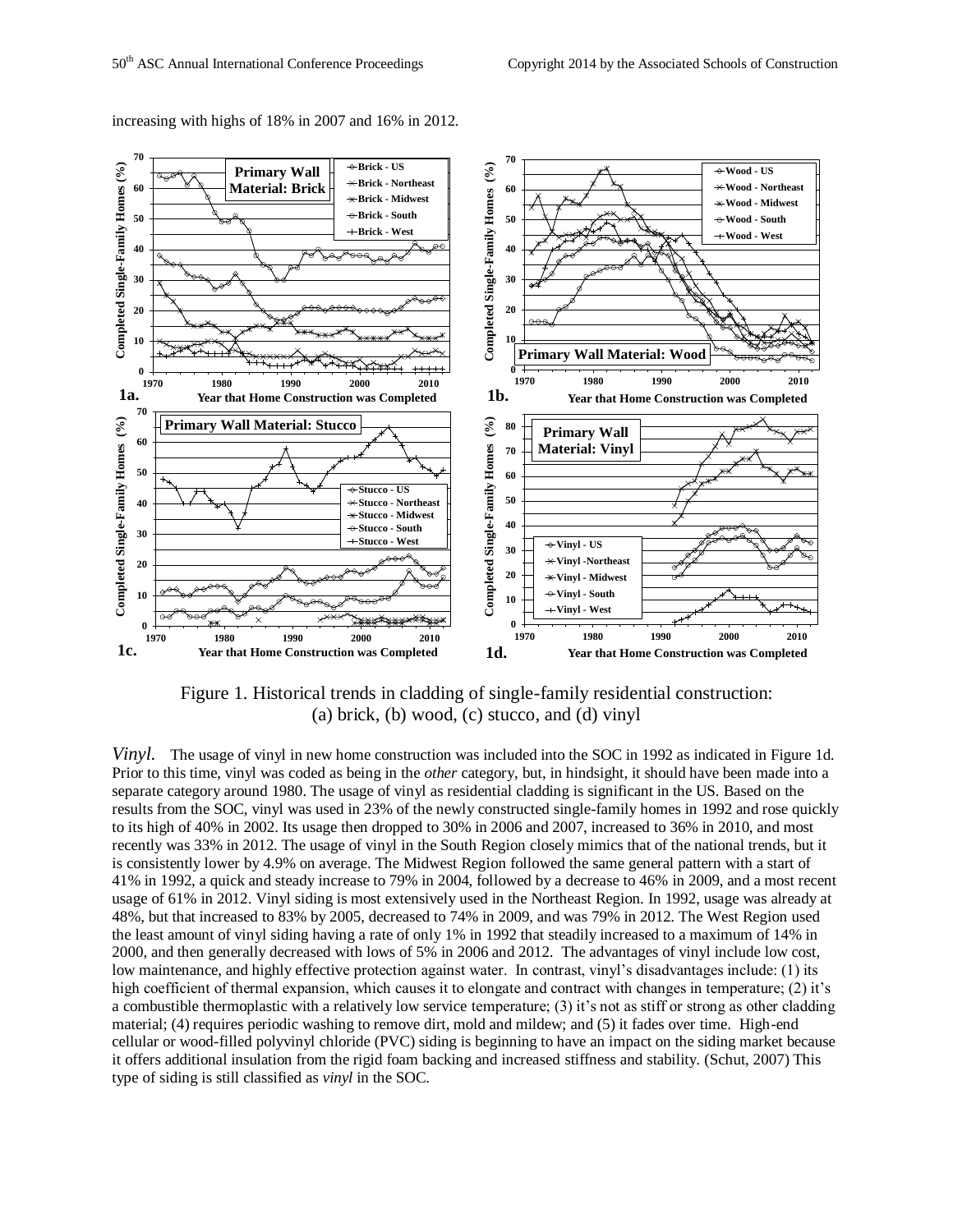

Figure 2. Historical trends in cladding of single-family residential construction: (a) aluminum, (b) fiber cement, (c) other material types, and (d) all of the United States.

*Aluminum.* As Figure 2a indicates, the use of aluminum siding has been decreased to a low percentage in all regions investigated. The last year that aluminum was included as its own category was 1999, so there is no data after this point. Considering all regions in the US together, the peak of aluminum siding usage occurred nationally in 1972, with 15% of the new single-family homes completed that year using it. For the US category, usage of aluminum siding decreased to 1% or below by 1998. Aluminum siding was most widely used in the Northeast and Midwest regions, where its highest usage rate was 28% in 1996 and 27% in 1974, respectively. Both of these regions saw a steady decline with a low in the Northeast of less than 1% occurring in 1996 and a low of 3% occurring in the Midwest in 1999. The South and West Regions used aluminum siding the least, where its use was never above 8 and 4%, respectively. Loss of market share can be tied, in large part, to the steep rise in aluminum's cost coupled with maintenance issues including susceptibility to denting and the formation of a chalky finish.

*Fiber Cement.* The usage of fiber cement siding as cladding for new single-family construction is documented in Figure 2b. In comparison to the other types of exterior wall materials, fiber cement siding is relatively new and was added to the SOC in 2005 after it was positively trending upward and became the dominant material in the *other* category. Fiber cement is also unique in that both the South and West Regions have shown year-after-year positive growth. On a percentage basis, the West region is where fiber cement siding usage was the highest. In this case, the West started at 15% in 2005 and climbed to 33% by 2012. By comparison, the Midwest and South regions started at 7 and 9%, respectively, in 2005 and were at 13 and 12%, respectively, in 2012. The Northeast region showed the lowest usage over the same time period, with a high of 4% in both 2009 and 2012 and an overall mean of 2.9%. As a protective exterior wall material, fiber cement is effective at resisting water intrusion, hail damage, and biological attack. The fiber cement material itself is fireproof and will not support combustion, its strength and stiffness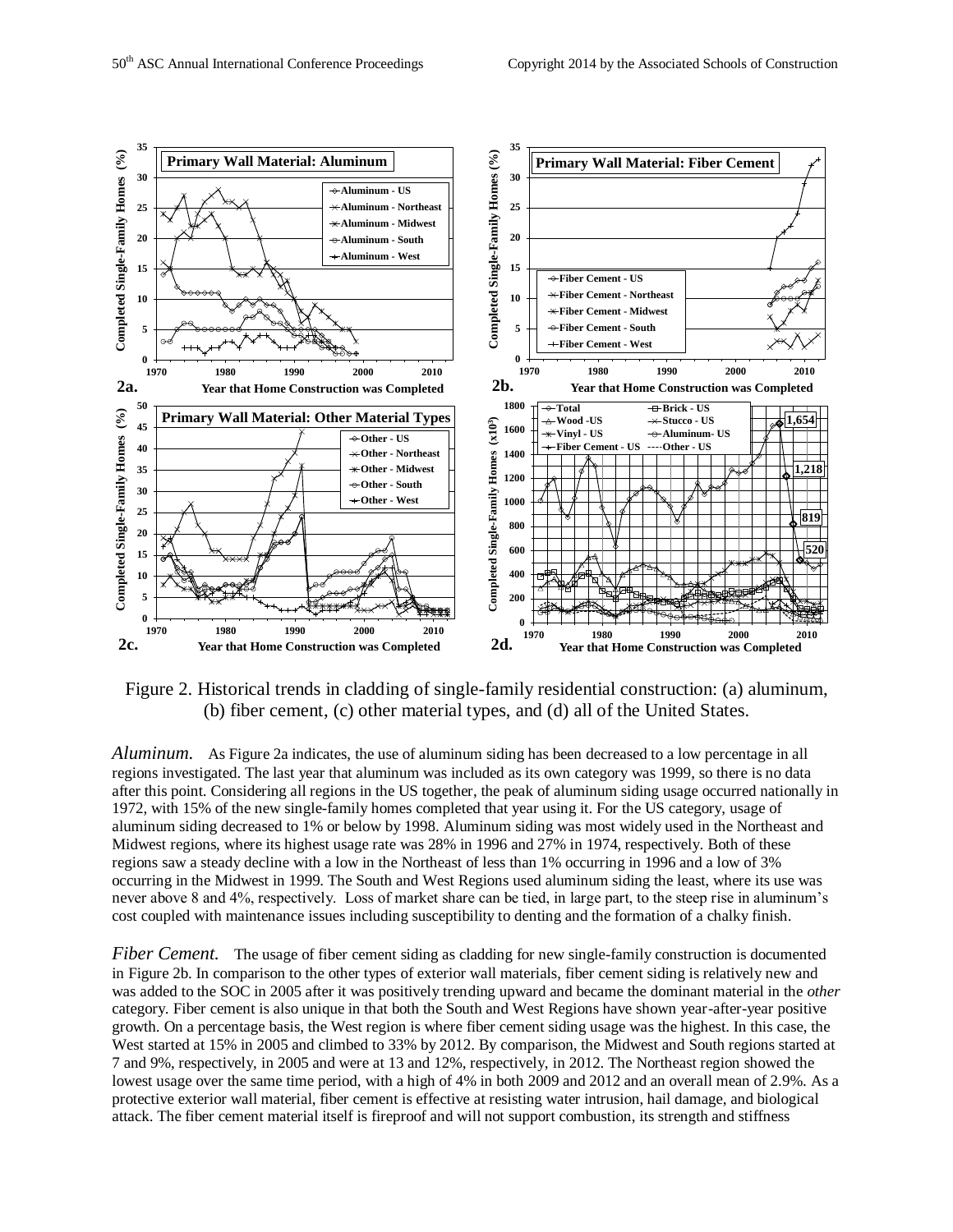provide excellent protection against wind loads, it is dimensionally stable and has a much lower coefficient of thermal expansion than do wood and vinyl. Fiber cement appears to have good potential for continuing to increase its percentage usage in the residential cladding market.

*Other.* The *other* category consists of exterior wall materials such as: concrete block, cinder block, stone, asbestos shingle, fiber cement prior to 2005, vinyl siding prior to 1992, aluminum siding after 1999, and other types of less common materials. The cladding materials that were coded as *other* are graphed in Figure 2c. For the initial time period from 1971 to about 1980, the general downward trends shown are likely due to the decreased usage of cinder block, concrete block and/or stone. From about 1980 to 1991, the rapid rise observed for most of the regions is due to the identification of vinyl siding as *other* before it was given its own category in 1992. The absence of vinyl is also the cause of the precipitous decline in the *other* category from 1991 to 1992. The subsequent increase in the *other* category until 2004 is, in part, due to the increased use of fiber cement siding and the sharp decline from 2004 to 2005 is most certainly due to fiber cement siding being given its own category.

## *US Residential Cladding Trends*

In Figure 2d, each different exterior wall material is plotted based on estimates from the SOC of the number of completed new single-family homes using that for its primary cladding. The top line identified as total would be a relative, but low, estimate of the number of the number of new single-family homes that were completed for each year. From 1971 to 1974, brick was the primary exterior wall material being used in the US with 385,000 homes completed in 1971, a subsequent peak of 421,000 homes in 1973, and 325,000 at the end in 1974. Brick was followed by wood and wood composites being the dominant cladding from 1975 to 1993, where the corresponding number of completed homes was: 1975 start = 316,000, 1979 peak = 553,000, and 1993 end = 325,000. After the reign of wood siding, vinyl siding has been the most commonly used type of cladding on homes completed from 1994 to 2012 as follows: 1994 start = 322,000; 2002 peak = 578,000; and 2012 study end = 161, 000. Figure 2d also clearly shows the precipitous drop in the completion of new single-family homes from a high of 1.654 million is 2006 to only 540,000 in 2009 and a succeeding low of 447,000 in 2011. Reported home completions in 2011 were only 27% of the high in 2006.

## *Cladding Trends within US Census Bureau Regions and Divisions*

For a more regional perspective, Figure 3 contains the trends of the most commonly used cladding materials for each US Census Bureau region and its associated divisions.

*Northeast Region: New England and Middle Atlantic Divisions.* The primary cladding materials used in the Northeast Region are presented in Figure 3a. From 1999 to 2012, vinyl siding was the dominant form of cladding in both the New England and Middle Atlantic Divisions, where it averaged 68.4% and 81.0%, respectively. In the New England Division, wood siding was the second most common type, with a peak of 41.5% in 2000 and then a drop to relative stability starting 2005 and averaging 21.2% since. In the Middle Atlantic Division, brick and wood are the next two most often used exterior wall materials. Since 2005, brick and wood usages have averaged 7.7% and 4.4%, respectively.

*Midwest Region: East North Central and West North Central Divisions.* Figure 3b shows the cladding materials that are most frequently used in the Midwest Region. For the 1999 to 2012 period, vinyl siding was the principal cladding material in both divisions, with means of 65.2% and 59.4% for the East and West North Central Divisions, respectively. In the East North Central Division, brick and wood are the second and third most often used cladding types and their usage is relatively stable over time. For the 14-year time period studied, brick had a mean of 16.7% and wood had a mean of 9.2%. The use of wood siding in the West North Central Region appears to be generally declining over time from a high of 30.8% to a relatively stable mean of 16.4% since 2009. Fiber cement siding, however, is clearly increasing in use within this Division (0.5% in 1999 and 20.1% in 2012).

*South Region: South Atlantic, East and West South Central Divisions.* The primary cladding used in the South Region is shown in Figure 3c, where the South Atlantic Division consistently used more vinyl siding than any other type. In this case, peak usage occurred in 2002 and 2010, with 47.8% and 47.2%, respectively, and was at its lowest in 2006 (31.9%) and 2007 (32.2%). Stucco use in this division was very stable averaging 11.9% through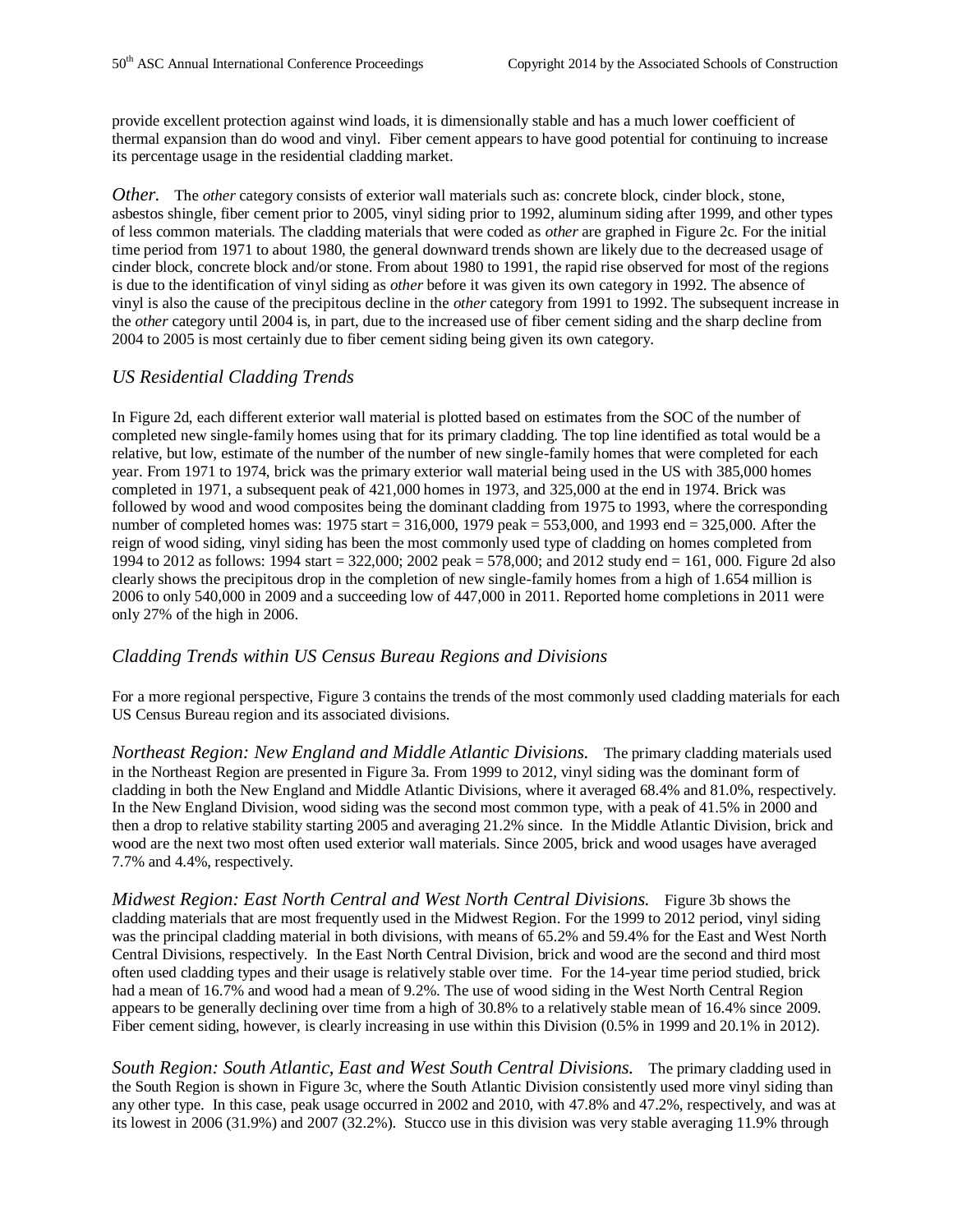2004 and then it increased to a peak of 27.2% in 2007 and ended in 2012 at 25.1%. Although lower, brick usage has been relatively stable over the 14-year period and has averaged 17.4%. Although not shown on the graph, fiber cement cladding in the South Atlantic Division has increased from 2.1% in 1999 to a peak of 12.7% in 2007 and was 10.1% in 2012. In both the East and West South Central Divisions, brick is the most common type of cladding. Brick cladding in the East South Central Division appear to be slightly increasing with a peak of 68.6% in 2008, whereas the usage of brick in the West South Central Division is generally trending downward from a high of 76.6% in 2003. Since 2008, brick usage trends in both of these divisions have been very similar with the East and West being 62.4% and 63.7%, respectively, in 2012. Vinyl siding is the second most commonly used cladding material in the East South Central Division and it seems to be trending slightly downward with a high of 36.1% in 2003 and a low of 23.7% in 2008. In contrast, fiber cement siding in the West South Central Division has shown a slow, but steady, increase in usage from 2.5% in 1999 to 14.7% in 2012.



Figure 3. Primary cladding types used in new single-family residential construction by US Census Bureau Regions and Divisions: (a) Northeast, (b) Midwest, (c) South, and (d) West.

*West Region: Mountain and Pacific Divisions.* Cladding trends from 1999 to 2012 for the West Region are presented in Figure 3d. In the Pacific Division, stucco has been the primary exterior wall material used, but it has declined from its highest mean of 69.3% in 2004 to its lowest mean of 43.7% in 2012. By comparison, fiber cement siding has been steadily increasing from its low of 5.3% in 1999 to its high of 39.2% in 2102. Based on the current trends of these two materials, fiber cement siding will likely overtake stucco as the primary cladding material in use in the Pacific Division in the very near future. Stucco is also the predominant cladding material in the Mountain Division and is relatively flat in its usage with a low of 48.2% in 1999, a high of 59.1% in 2005, and a value of 52.7% in 2012 that was also very consistent in prior two years. The second most frequently used material in the Mountain Division is fiber cement siding, which has progressively increased from 0.1% in 1999 to 27.0% in